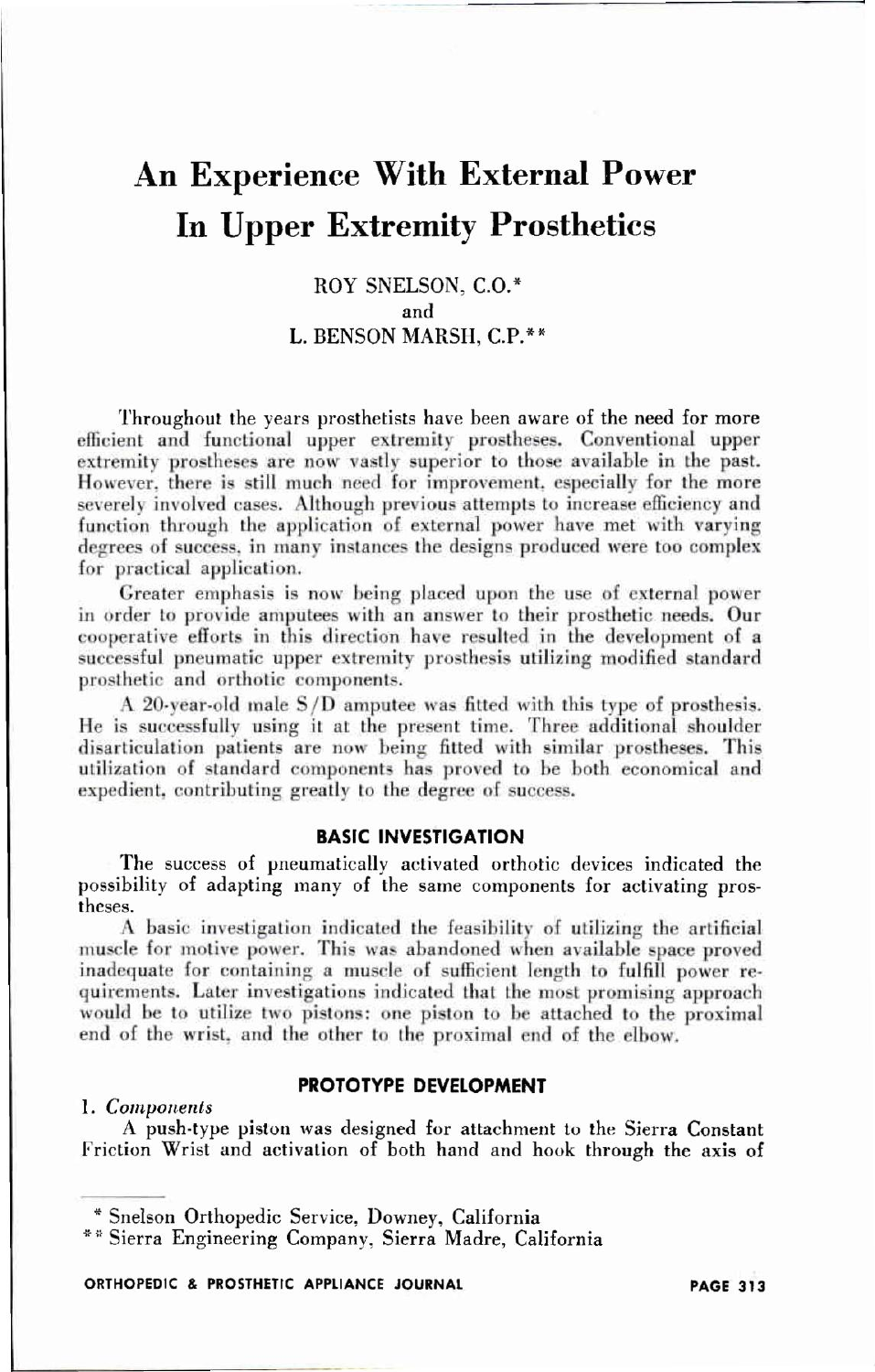

**FIGURE 1** 

their attachment studs (Figure 1). This wrist proved satisfactory for location and alignment of the piston and adjustment of friction without affecting total piston stroke requirements.

A pull-type piston was designed to be attached to the turntable compression ring of the Sierra Elbow which proved to be satisfactory for the retention of adjustable turntable friction and freedom of rotation without affecting location or alignment of the piston.

The elbow was then modified by reversing its position relative to the arm (Figure 2), machining a new shaft with reoriented forearm attachment slots, and drilling a clearance hole in the plate and lock assembly for the piston rod to pass through.

A pin driven into the shaft was connected to the piston rod by means of a short roller chain with disconnect links at each end.

The elbow lock assembly was modified by substitution of a simple shaft and lever in place of the alternator type lever and cam system.

Both the elbow and wrist were designed to permit factory mounting and alignment of pistons to simplify final installation.

The APRL Hand and Hook were chosen for their adaptability to push activation, and then modified by substituting a simple spring loaded, push activated linkage system in place of the usual mechanisms and drilling the attachment studs to permit the piston rod insertion. Both hand and hook are connected to or removed from the wrist in the usual manner.

#### 2. *Complete Prosthesis*

Conventional casting, measurement and fabrication techniques were used, substituting the modified components for those normally installed. The patient was then fitted and harnessed utilizing a conventional chest strap

#### **PAGE 314**

DECEMBER, 1962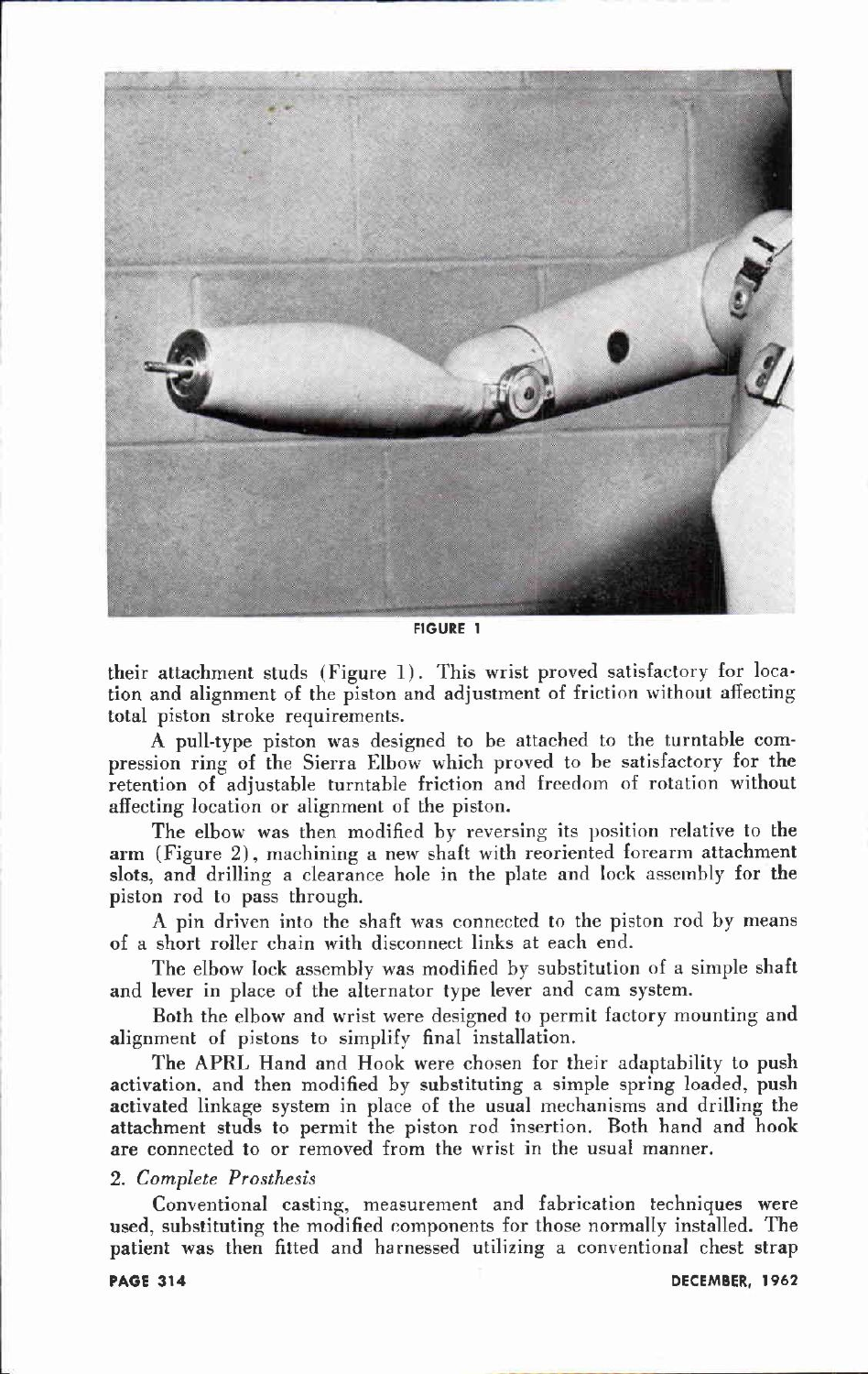



**FIGURE 4** 

and axilla loop harness. The terminal device piston was connected to a standard OSCO slide valve activated by chest expansion (Figure 3). An additional OSCO slide valve was modified by installing a stronger return spring, then connected to the elbow piston and its distal end attached to the lock cable (Figure 4).

ORTHOPEDIC & PROSTHETIC APPLIANCE JOURNAL

**PAGE 315**